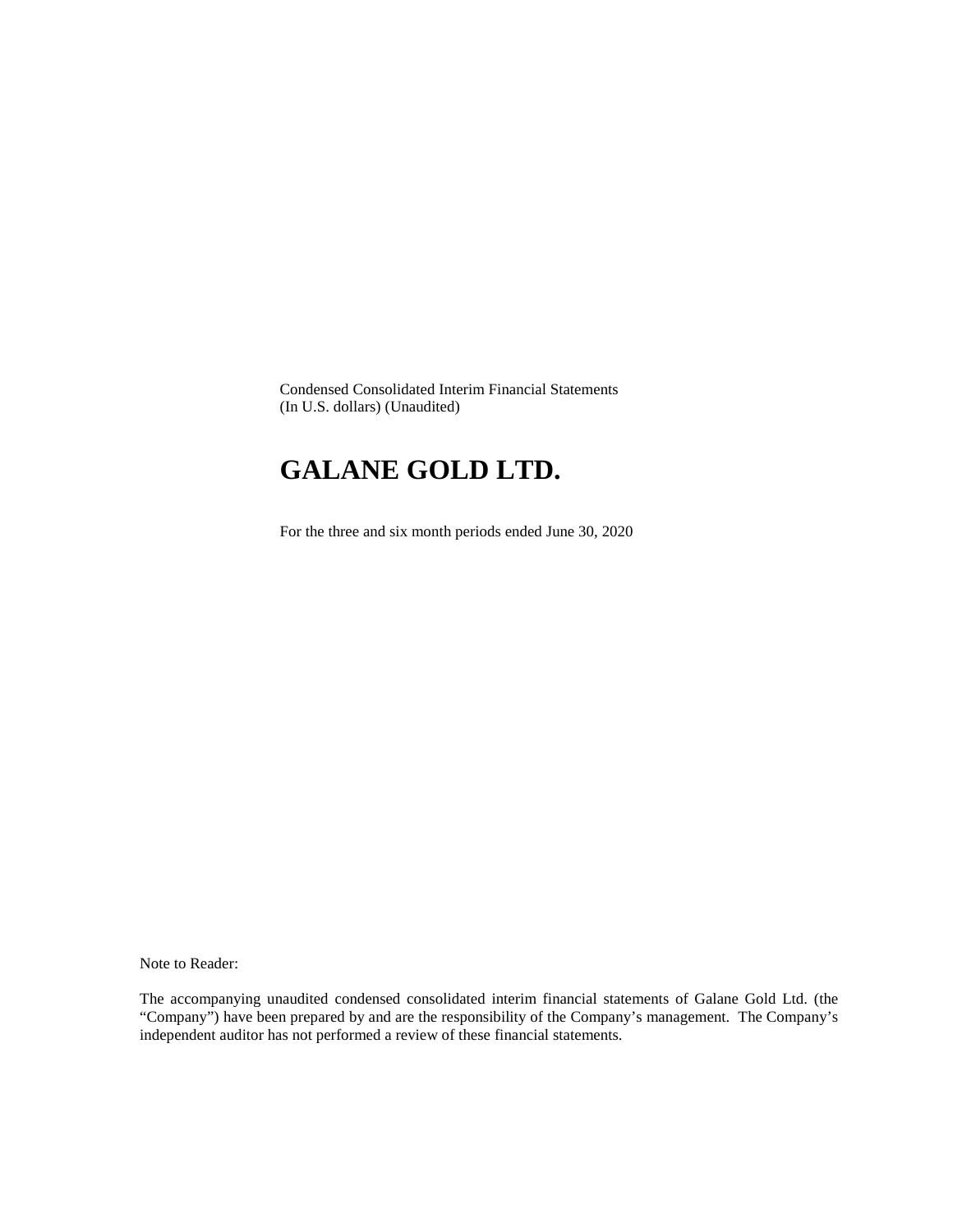Condensed Consolidated Interim Statement of Financial Position (In U.S. dollars) (Unaudited)

As at June 30, 2020 and December 31, 2019

|                                                                                                                                                                                                 | <b>Notes</b>   | June 30, 2020                              |               | December 31,<br>2019                 |
|-------------------------------------------------------------------------------------------------------------------------------------------------------------------------------------------------|----------------|--------------------------------------------|---------------|--------------------------------------|
| Assets                                                                                                                                                                                          |                |                                            |               |                                      |
| Current assets:                                                                                                                                                                                 |                |                                            |               |                                      |
| Cash                                                                                                                                                                                            |                | \$<br>3,603,148                            | \$            | 2,201,853                            |
| Trade and other receivables                                                                                                                                                                     | 6              | 2,331,480                                  |               | 2,196,520                            |
| Inventories                                                                                                                                                                                     | 7              | 4,173,230                                  |               | 4,947,196                            |
|                                                                                                                                                                                                 |                | 10,107,858                                 |               | 9,345,569                            |
| Non-current assets:                                                                                                                                                                             |                |                                            |               |                                      |
| Mining and exploration properties                                                                                                                                                               | 8              | 36,515,509                                 |               | 36,584,539                           |
| Plant and equipment                                                                                                                                                                             | 8              | 1,839,558                                  |               | 2,328,285                            |
|                                                                                                                                                                                                 |                | 38, 355, 067                               |               | 38,912,824                           |
|                                                                                                                                                                                                 |                |                                            |               |                                      |
|                                                                                                                                                                                                 |                | \$<br>48,462,925                           | $\mathcal{S}$ | 48,258,393                           |
| Liabilities and Shareholders' Equity<br>Current liabilities:<br>Accounts payable and accrued liabilities<br>Interest bearing loans and borrowings<br>Warrants denominated in a foreign currency | 10<br>11<br>13 | \$<br>8,011,596<br>13,063,303<br>2,199,244 | \$            | 9,345,504<br>13,089,675<br>1,228,626 |
|                                                                                                                                                                                                 |                | 23, 274, 143                               |               | 23,663,805                           |
| Non-current liabilities:                                                                                                                                                                        |                |                                            |               |                                      |
| Interest bearing loans and borrowings                                                                                                                                                           | 11             | 5,674,771                                  |               | 6,050,059                            |
| Restoration and rehabilitation provision                                                                                                                                                        | 9              | 5,189,627                                  |               | 5,625,905                            |
|                                                                                                                                                                                                 |                | 10,864,398                                 |               | 11,675,964                           |
|                                                                                                                                                                                                 |                |                                            |               |                                      |
| Shareholders' equity:                                                                                                                                                                           |                |                                            |               |                                      |
| Share capital                                                                                                                                                                                   | 13             | \$<br>39,975,999                           |               | 39,975,999                           |
| Reserves                                                                                                                                                                                        | 13             | 2,763,019                                  |               | 2,626,081                            |
| Deficit                                                                                                                                                                                         |                | (28, 414, 634)                             |               | (29, 683, 456)                       |
| Equity attributable to Galane Gold Ltd. Shareholders                                                                                                                                            |                | 14,324,384                                 |               | 12,918,624                           |
|                                                                                                                                                                                                 |                | \$<br>48,462,925                           | $\mathbb{S}$  | 48,258,393                           |

Going concern (note 2) Commitments and contingencies (note 15)

Approved and authorized by the Board for issue on August 7, 2020:

| "<br>Ravı<br>S000 | มrector | $\mathcal{L}$<br>∟ïtaro ″<br>יט∩ו | <b>Directo</b> .<br>∆∩t∩r |
|-------------------|---------|-----------------------------------|---------------------------|
|                   |         |                                   |                           |

See accompanying notes to the consolidated financial statements.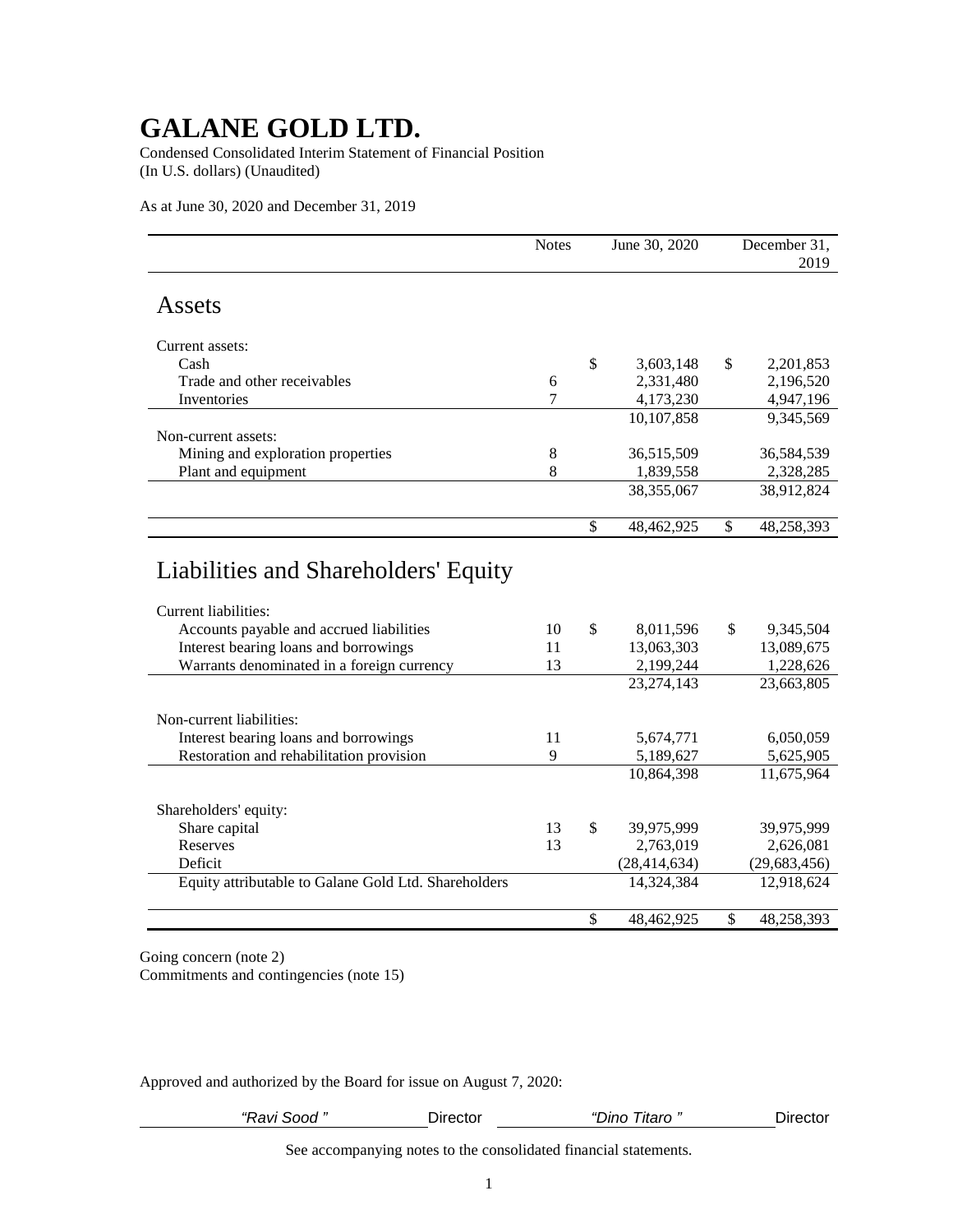Condensed Consolidated Interim Statement of Earnings (Loss) and Comprehensive Earnings (Loss) (In U.S. dollars) (Unaudited)

Three and six month periods ended June 30, 2020 and 2019.

|                                                       |      |    | Three Months |              | Three Months |     | Six Months  | <b>Six Months</b>       |
|-------------------------------------------------------|------|----|--------------|--------------|--------------|-----|-------------|-------------------------|
|                                                       |      |    | Ended        |              | Ended        |     | Ended       | Ended                   |
|                                                       |      |    | June 30,     |              | June 30,     |     | June 30,    | June 30,                |
|                                                       | Note |    | 2020         |              | 2019         |     | 2020        | 2019                    |
|                                                       |      |    |              |              |              |     |             |                         |
| Mining Revenue                                        |      | S  | 10,375,274   | S            | 11,424,704   | \$. | 19,848,840  | \$19,901,125            |
| <b>Mining Costs</b>                                   | 14   |    | 8,395,220    |              | 10,603,441   |     | 16,998,085  | 19,903,085              |
| Earnings (loss) from mining operations                |      | \$ | 1,980,054    | $\mathbb{S}$ | 821,263      | \$  | 2,850,755   | $\mathbb{S}$<br>(1,960) |
| Expenses:                                             |      |    |              |              |              |     |             |                         |
| <b>Exploration costs</b>                              |      |    |              |              |              |     |             | 4,111                   |
| Foreign exchange (gain) loss                          |      |    | (109, 399)   |              | (76, 415)    |     | (1,336,739) | 37,324                  |
| Corporate general and administration                  | 14   |    | 510,258      |              | 223,000      |     | 1,065,648   | 899,388                 |
| Financing costs                                       | 14   |    | 1,788,310    |              | 103,782      |     | 1,341,995   | 488,509                 |
| Other expenses                                        | 14   |    | 181,639      |              | 408,272      |     | 511,029     | 654,189                 |
|                                                       |      | \$ | 2,370,808    | $\mathbb{S}$ | 658,639      | \$  | 1,581,933   | \$.<br>2,083,521        |
|                                                       |      |    |              |              |              |     |             |                         |
| Earnings (loss) and comprehensive earnings (loss) for |      |    |              |              |              |     |             |                         |
| the period before taxation                            |      | \$ | (390, 754)   | \$           | 162,624      | \$  | 1,268,822   | \$(2,085,481)           |
| Taxation                                              | 12   | \$ |              |              |              | \$  |             | S                       |
| Net earnings (loss) and comprehensive earnings (loss) |      |    |              |              |              |     |             |                         |
| for the period                                        |      | \$ | (390, 754)   | \$           | 162,624      | \$  | 1,268,822   | \$(2,085,481)           |
|                                                       |      |    |              |              |              |     |             |                         |
| Basic (loss) earnings per common share                | 13   | \$ | (0.00)       | \$           | 0.00         | \$  | 0.01        | \$<br>(0.01)            |
| Diluted (loss) earnings per common share              | 13   | \$ | (0.00)       | \$           | 0.00         | \$  | 0.01        | \$<br>(0.01)            |
| Weighted average number of common shares- basic       | 13   |    | 223,400,910  |              | 200,804,760  |     | 223,400,910 | 200,804,760             |
| Weighted average number of common shares - diluted    | 13   |    | 223,400,910  |              | 200,804,760  |     | 247,093,916 | 200,804,760             |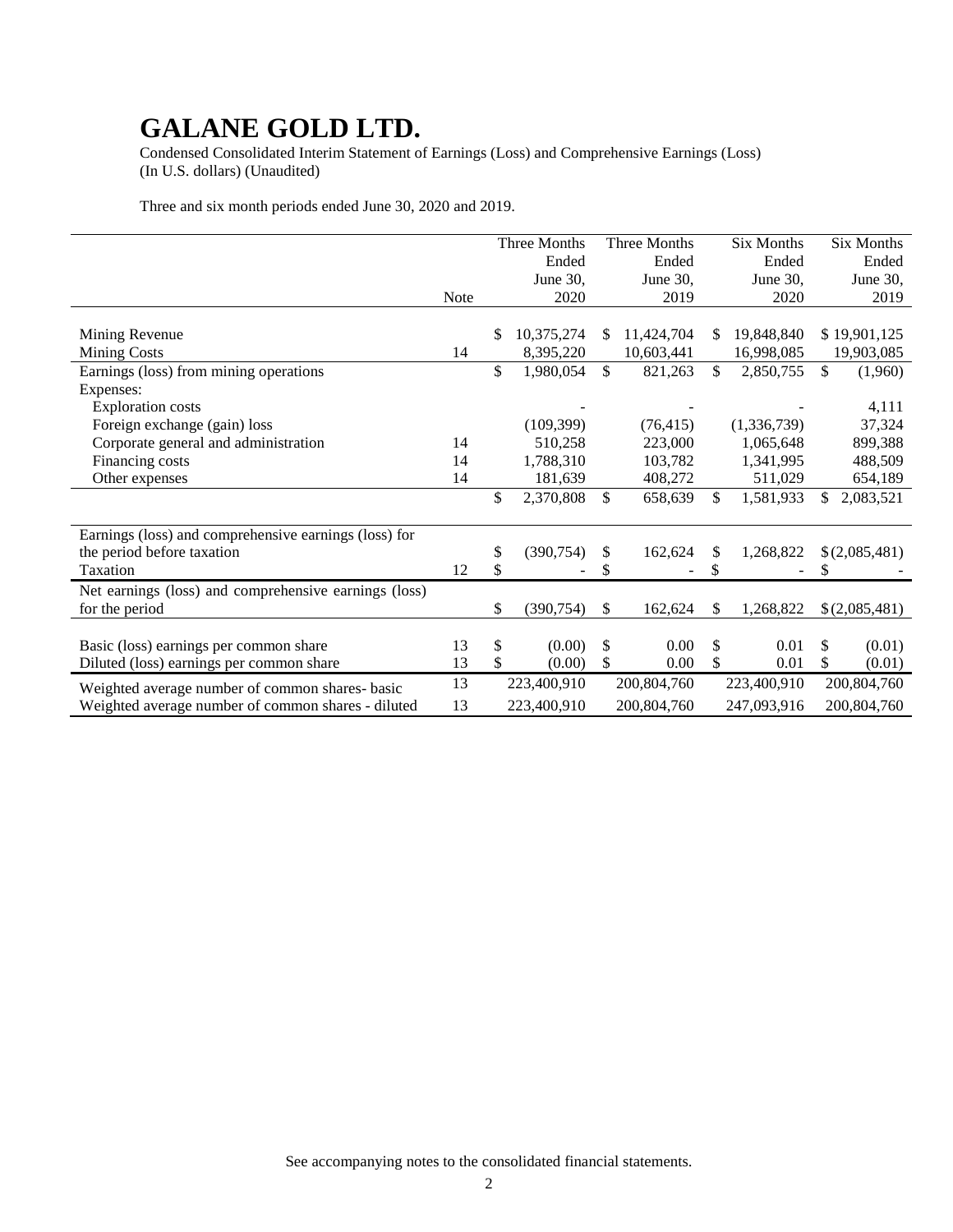Condensed Consolidated Interim Statement of Changes in Equity (In U.S. Dollars) (Unaudited)

Six month periods ended June 30, 2020 and 2019

|                                                   |              | <b>Capital Stock</b> |              | <b>Reserves</b>                   |                |              |
|---------------------------------------------------|--------------|----------------------|--------------|-----------------------------------|----------------|--------------|
|                                                   | <b>Notes</b> | <b>Number</b>        | Amount       | <b>Stock</b><br>based<br>payments | <b>Deficit</b> | <b>Total</b> |
|                                                   |              |                      |              |                                   |                |              |
| Balance as at December 31, 2018                   |              | 200,804,760          | 38,329,654   | 2,515,382                         | (25,860,092)   | 14,984,944   |
| Stock-based compensation                          | 13           |                      |              | 72,282                            |                | 72,282       |
| Net loss and comprehensive loss for the<br>period |              |                      |              |                                   | (2,085,481)    | (2,085,481)  |
| Balance as at June 30, 2019                       |              | 200,804,760          | \$38,329,654 | \$2,587,664                       | \$(27,945,573) | \$12,971,745 |
|                                                   |              |                      |              |                                   |                |              |
| Balance as at December 31, 2019                   |              | 223,400,910          | 39,975,999   | 2,626,081                         | (29, 683, 456) | 12,918,624   |
| Stock-based compensation                          | 13           |                      |              | 136,938                           |                | 136,938      |
| Net loss and comprehensive loss for the<br>period |              |                      |              |                                   | 1,268,822      | 1,268,822    |
|                                                   |              |                      |              |                                   |                |              |
| Balance as at June 30, 2020                       |              | 223,400,910          | \$39,975,999 | \$2,763,019                       | \$(28,414,634) | \$14,324,384 |

See accompanying notes to the consolidated financial statements.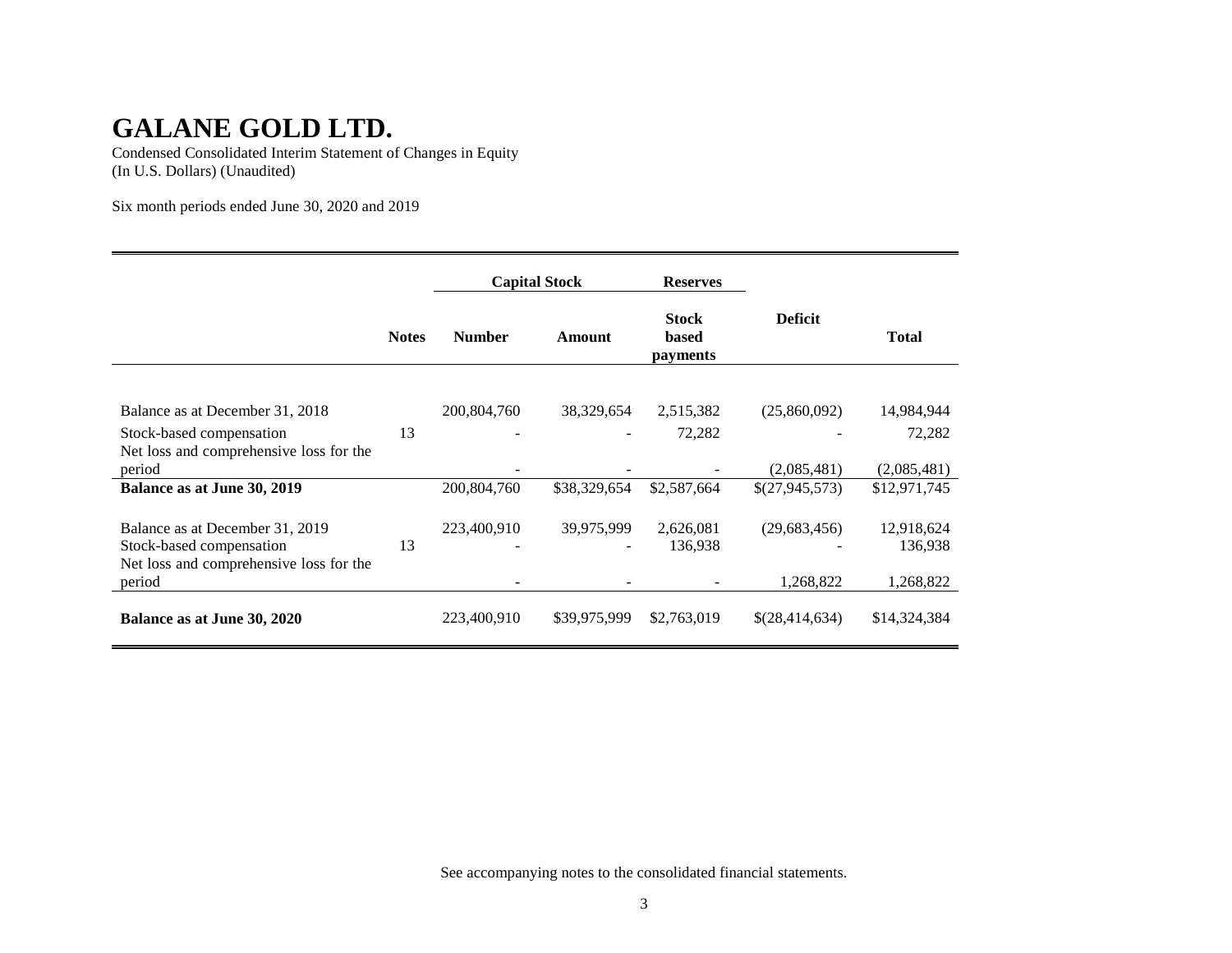Condensed Consolidated Interim Statement of Cash Flows (In U.S. Dollars) (Unaudited)

Six month periods ended June 30, 2020 and 2019

|                                                    | <b>Notes</b> |                          | 2020        |                 | 2019        |
|----------------------------------------------------|--------------|--------------------------|-------------|-----------------|-------------|
|                                                    |              |                          |             |                 |             |
| Cash flows from operating activities:              |              |                          |             |                 |             |
| Net earnings (loss) for the period                 |              | $\$$                     | 1,268,822   | \$              | (2,085,481) |
| Items not involving cash:                          |              |                          |             |                 |             |
| Depreciation and amortization                      | 8            |                          | 2,893,086   |                 | 2,938,678   |
| Share based compensation                           | 14           |                          | 136,938     |                 | 72,282      |
| Accretion - ARO                                    | 14           |                          | 140,933     |                 | 145,148     |
| Interest expense                                   | 14           |                          | 230,444     |                 | 478,334     |
| Foreign exchange loss (gain)                       |              |                          | (1,052,471) |                 | 172,464     |
| Change in fair value of warrants                   | 14           |                          | 970,618     |                 | (134, 972)  |
| Deferred financing charges                         |              |                          | 54,706      |                 |             |
| Working capital adjustments:                       |              |                          |             |                 |             |
| Change in trade and other receivables              |              |                          | (462,391)   |                 | 245,362     |
| Change in inventories                              |              |                          | 729,059     |                 | 432,155     |
| Change in trade and other payables                 |              |                          | (441, 170)  |                 | (253, 188)  |
|                                                    |              |                          |             |                 |             |
| Cash flows from operating activities               |              | \$                       | 4,468,574   | \$              | 2,010,782   |
| Cash flows from investing activities:              |              |                          |             |                 |             |
| Mining assets acquired                             | 8            |                          | (3,457,341) |                 | (4,640,853) |
| Capitalised concentrate sales                      | 8            |                          | 1,522,051   |                 |             |
| Cash flows used in investing activities            |              | $\overline{\mathcal{S}}$ | (1,935,290) | \$              | (4,640,853) |
|                                                    |              |                          |             |                 |             |
|                                                    |              |                          |             |                 |             |
| Cash flow from financing activities:               |              |                          |             |                 |             |
| Debenture interest paid                            |              |                          |             |                 | (232, 563)  |
| Deferred royalty paid                              |              |                          | (314,778)   |                 | (609, 558)  |
| Deferred royalty interest paid                     |              |                          | (85,221)    |                 | (170, 444)  |
| Barak facility drawdown                            |              |                          |             |                 | 3,650,000   |
| Barak facility fees                                |              |                          |             |                 | (200,000)   |
| Barak facility repayment                           |              |                          | (134,030)   |                 |             |
| Capital lease obligations                          |              |                          | (552, 820)  |                 | (166,985)   |
| Cash flows from financing activities               |              | $\overline{\$}$          | (1,086,849) | $\overline{\$}$ | 2,270,450   |
| (Decrease) Increase in cash                        |              | \$                       | 1,446,435   | \$              | (359, 621)  |
|                                                    |              |                          |             |                 |             |
| Effect of unrealized foreign exchange gain on cash |              |                          | (45, 140)   |                 | 23,689      |
| Cash, at January 1                                 |              |                          | 2,201,853   |                 | 4,173,052   |
| Cash, at June 30                                   |              | $\mathcal{S}$            | 3,603,148   | \$              | 3,837,120   |

See accompanying notes to the consolidated financial statements.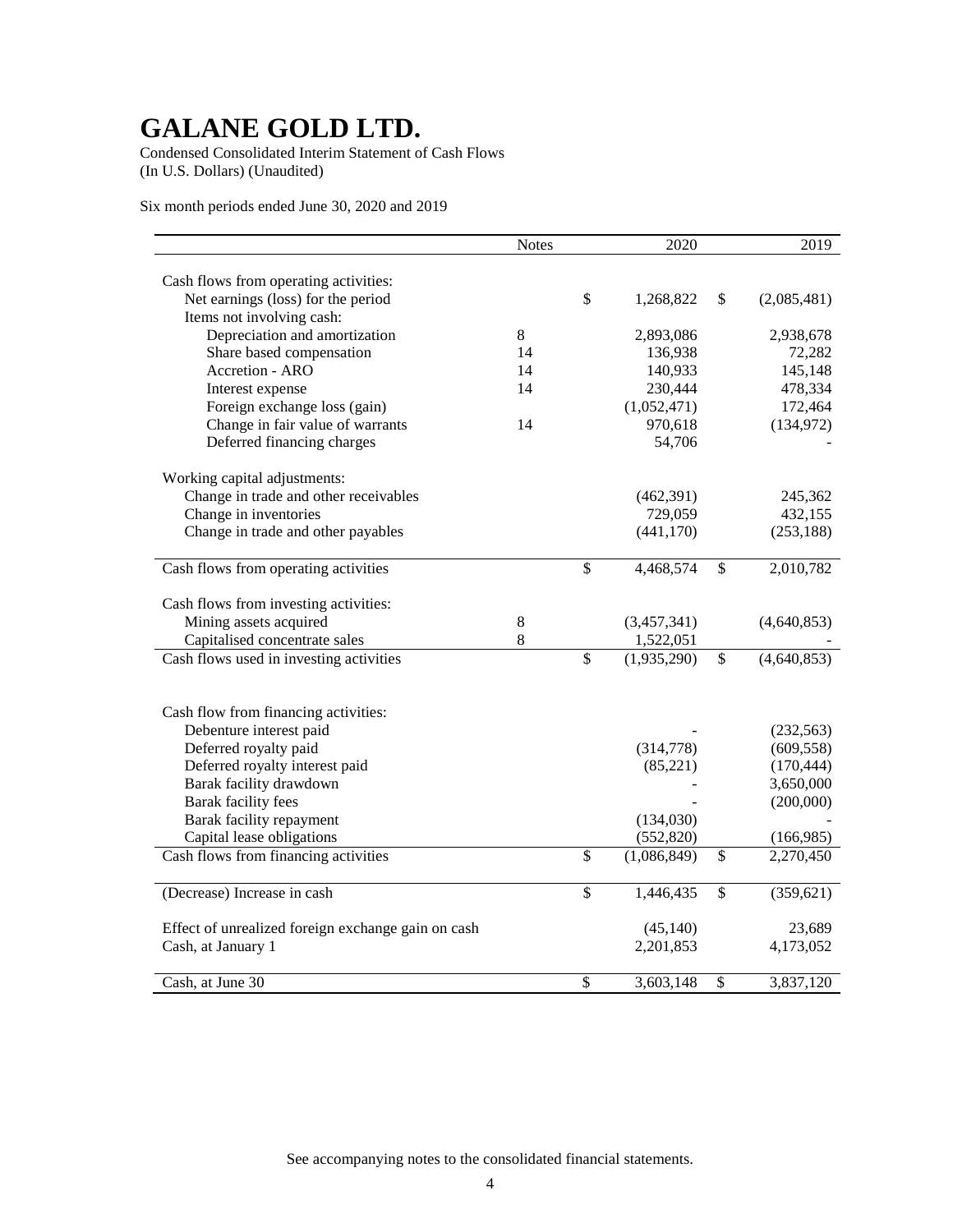Notes to the Unaudited Condensed Consolidated Interim Financial Statements (in U.S. Dollars) For the three and six months ended June 30, 2020 and 2019

#### **1. Corporate Information**

Galane Gold Ltd. (the "Company") operates through its wholly owned subsidiary, Galane Gold Mines Ltd., which was incorporated under the *Business Corporations Act* (Ontario) on November 15, 2010 and whose principal business activities are the exploration for, development of, and operation of gold mining properties. The Company's registered and head office is located at Suite 1800, 181 Bay St., Toronto, Ontario, Canada.

### **2. Going Concern**

The condensed consolidated interim financial statements were prepared using international financial reporting standards that are applicable to a going concern.

During the six months ended June 30, 2020, several measures have been implemented in Botswana, South Africa and the rest of the world in response to the increased impact from COVID-19. The Company was notified by the Republic of Botswana Government that, as a mining operation, Mupane is deemed an essential operation and is allowed to keep operating during the country's 28 day lockdown which commenced on April 2, 2020, and was subsequently extended to May 21, 2020. For Mupane to continue in operation it has been working closely with the Department of Mines on protocols to manage the potential for spread of COVID-19 between its employees and in particular, in its underground operations. During this period Mupane production was restricted, although approval was granted on April 28, 2020 to recommence operations while observing compliance with capacity and enhanced operating requirements. The Galaxy project was placed on temporary care and maintenance in late March, as mandated by the Government of South Africa. On April 23, 2020, the Company was notified that Galaxy had been designated as an essential service and can operate at 50% of its normal capacity, with the Company recommencing operations on May 4, 2020 in compliance with the capacity and enhanced operating requirements. On July 13, 2020, the government removed the restrictions relating to the operating capacity, however social distancing protocols are still to be maintained. While the impact of COVID-19 is expected to be temporary, the current circumstances are dynamic and the impacts of COVID-19 on our business operations, including the duration and impact on our future production, cannot be reasonably estimated at this time and we anticipate this could have an adverse impact on the Company's financial position, results of operation and cash flows. The Company's liquidity and ability to continue as a going concern may also be impacted.

As at June 30, 2020, the Company had a working capital deficiency (current assets less current liabilities) of \$13.2 million compared to a deficiency of \$14.3 million at December 31, 2019.

During the six months ended June 30, 2020, the Company paid, on a timely basis, the 5% royalty to the Government of Botswana on all gold sales in accordance with the terms of the royalty. The royalty expense for the six months ended June 30, 2020 was \$1.0 million, which was funded from cash flows from operations, in addition to \$0.4 million repaid from deferred royalties. The working capital deficiency includes deferred royalties with a total outstanding balance of \$6.6 million now classified as a current liability. While management projects that the current gold price would allow the Company to repay the deferred royalties consistent with the payment schedule agreed with the Government of Botswana in 2018, the Company has entered into discussions with the Government of Botswana to reschedule the outstanding balance. However, with the current focus on the COVID-19 shutdown of non-essential services in the country, these discussions have now been put on hold.

The impact of the COVID-19 pandemic results in material uncertainties which may give rise to significant doubt as to the ability of the Company to continue as a going concern. Because of these uncertainties, there can be no assurance that the measures that management are taking to mitigate the impact of the COVID-19 pandemic will be successful.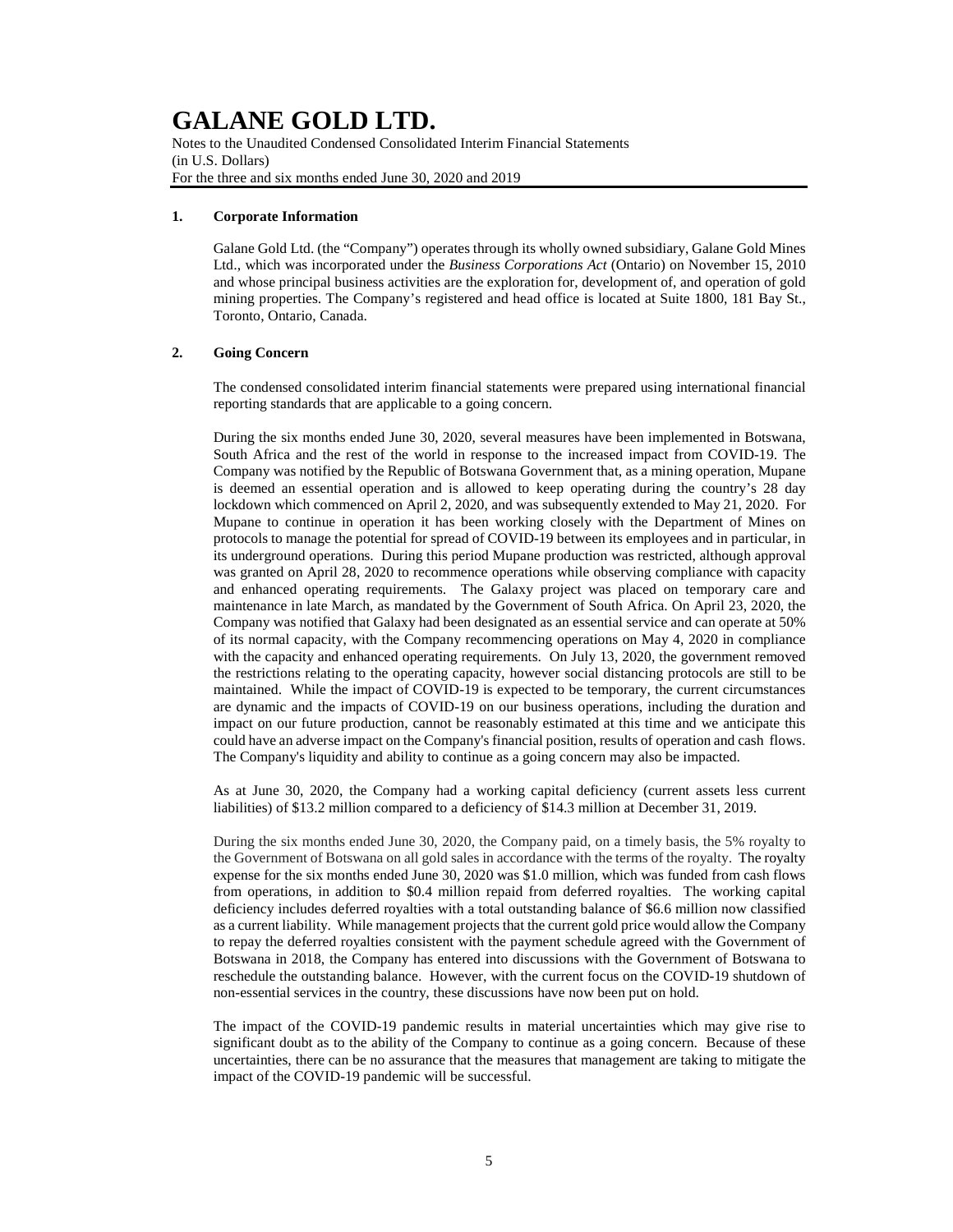Notes to the Unaudited Condensed Consolidated Interim Financial Statements (In U.S. Dollars) For the three and six months ended June 30, 2020 and 2019

The ongoing strength in gold prices and positive operating performance at the Mupane mine have resulted in earnings from mining operations of \$2.9 million for the six months ended June 30, 2020, compared to a loss from mining operations of \$0.0 million for the same period in 2019. In addition, cash flow generated from operations for the six months ended June 30, 2020 was \$4.5 million, after royalty payments made in the normal course of business, compared to \$2.0 million for the same period in 2019. The Company has no material commitments for capital expenditures at the Mupane mine as of June 30, 2020.

The current commodity price and exchange rate environment can be volatile, which may have an impact on the Company's cash flows. Despite the higher gold price currently being realized, the Company continues to review its near term operating plans and to take steps to reduce costs and maximize cash flow generated from operations.

These condensed consolidated interim financial statements do not reflect adjustments in the carrying values of the assets and liabilities, the reported revenues and expenses, and the balance sheet classifications used, that would be necessary if the Company were unable to realize its assets and settle its liabilities as a going concern in the normal course of operations. Such adjustments could be material.

### **3. Basis of preparation**

#### **(a) Statement of compliance**

The unaudited condensed consolidated interim financial statements (the "Financial Statements") of the Company as at and for the six months ended June 30, 2020 have been prepared in accordance with IAS 34, Interim Financial Reporting, and do not include all of the information required for full annual consolidated financial statements. Accordingly, certain information and disclosures normally included in annual financial statements prepared in accordance with International Financial Reporting Standards ("IFRS") have been omitted or condensed.

#### **(b) Significant accounting judgments, estimates and assumptions**

The preparation of the Financial Statements in conformity with IFRS requires management to make judgments, estimates and assumptions that affect the reported amounts of assets, liabilities and contingent liabilities at the date of the Financial Statements and reported amounts of revenues and expenses during the reporting period. Estimates and assumptions are regularly evaluated and are based on management's experience and other factors, including expectations of future events that are believed to be reasonable under the circumstances. Actual results may differ from these estimates. The particular areas of estimation uncertainty and critical judgments are outlined in detail in the annual audited consolidated financial statements for the year ended December 31, 2019 (the "Annual Financial Statements").

#### **(c) Functional and presentation currency**

The consolidated financial statements are presented in U.S. dollars, which is the functional currency of the Company and each of its subsidiaries. All amounts are in U.S. dollars, except where otherwise indicated.

#### **4. Significant Accounting Policies**

These Financial Statements have been prepared following the same accounting policies and methods of computation as the Annual Financial Statements.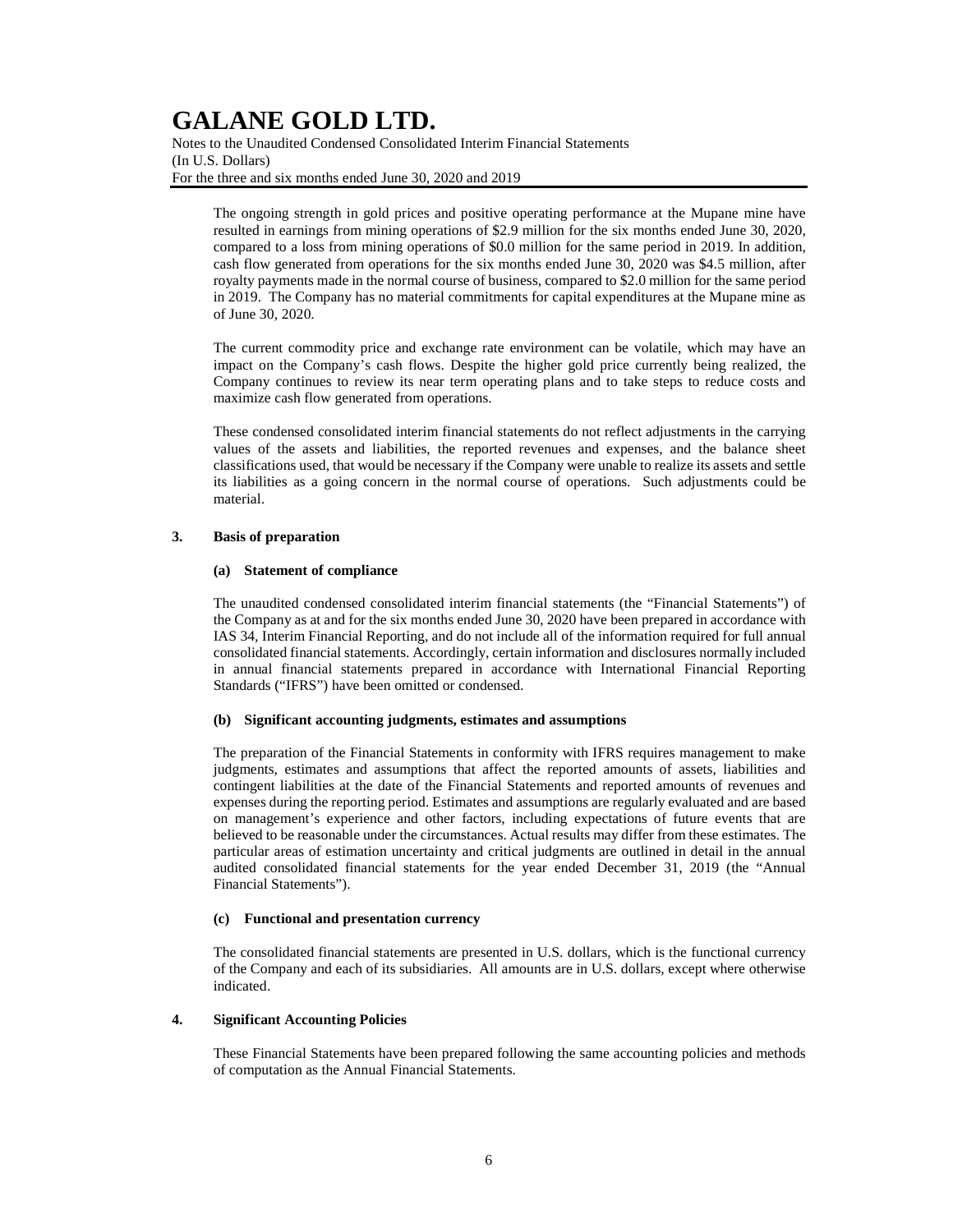Notes to the Unaudited Condensed Consolidated Interim Financial Statements (In U.S. Dollars) For the three and six months ended June 30, 2020 and 2019

### **5. Galaxy Share Donation**

On March 19, 2019, the Company donated 17% of the issued and outstanding shares of Galaxy Gold Mining (Pty) Limited ("Galaxy") to Phakamani Foundation Trust (operating as Phakamani Foundation NPC). The donation was made in relation to the terms of the *Mineral and Petroleum Resources Development Act, 2004* of South Africa, together with the *Broad-Based Social-Economic Empowerment Charter for Mining and Mineral Industry, 2018* and the requirement for Galaxy, as holder of existing gold mining rights, to be comprised, directly or indirectly, of at least a 20% shareholding by historically disadvantaged persons (the "BEE Requirement").

On March 19, 2019, 10% of the issued and outstanding shares of Galaxy Gold Reefs (Pty) Ltd, was donated to a South African community based trust and a South African local employee share scheme. The donation was made in relation to the BEE Requirement.

Because the Company is deemed, for accounting purposes, to control the various trusts, these donations do not give rise to non-controlling interests.

### **6. Trade and other receivables**

|                   | June 30, 2020   |   | December 31. |
|-------------------|-----------------|---|--------------|
|                   |                 |   | 2019         |
| Trade receivables | \$<br>646.422   | S | 464,873      |
| Taxes recoverable | 565,820         |   | 409,869      |
| Prepaid expenses  | 456.025         |   | 644.689      |
| Other receivables | 663.213         |   | 677,089      |
|                   | \$<br>2,331,480 | S | 2,196,520    |

### **7. Inventories**

The amount of inventories recognized as an expense during the period is included in mining costs in the condensed consolidated interim statement of earnings and comprehensive earnings. The carrying values at the end of the respective periods are:

|                 | June 30, 2020 |           |  | December 31, |  |  |
|-----------------|---------------|-----------|--|--------------|--|--|
|                 |               |           |  | 2019         |  |  |
| Gold in process | \$            | 1,295,870 |  | 966,822      |  |  |
| Supplies        |               | 2,865,887 |  | 3,675,542    |  |  |
| Ore Stockpiles  |               | 11.473    |  | 304.832      |  |  |
|                 | S             | 4.173.230 |  | 4.947.196    |  |  |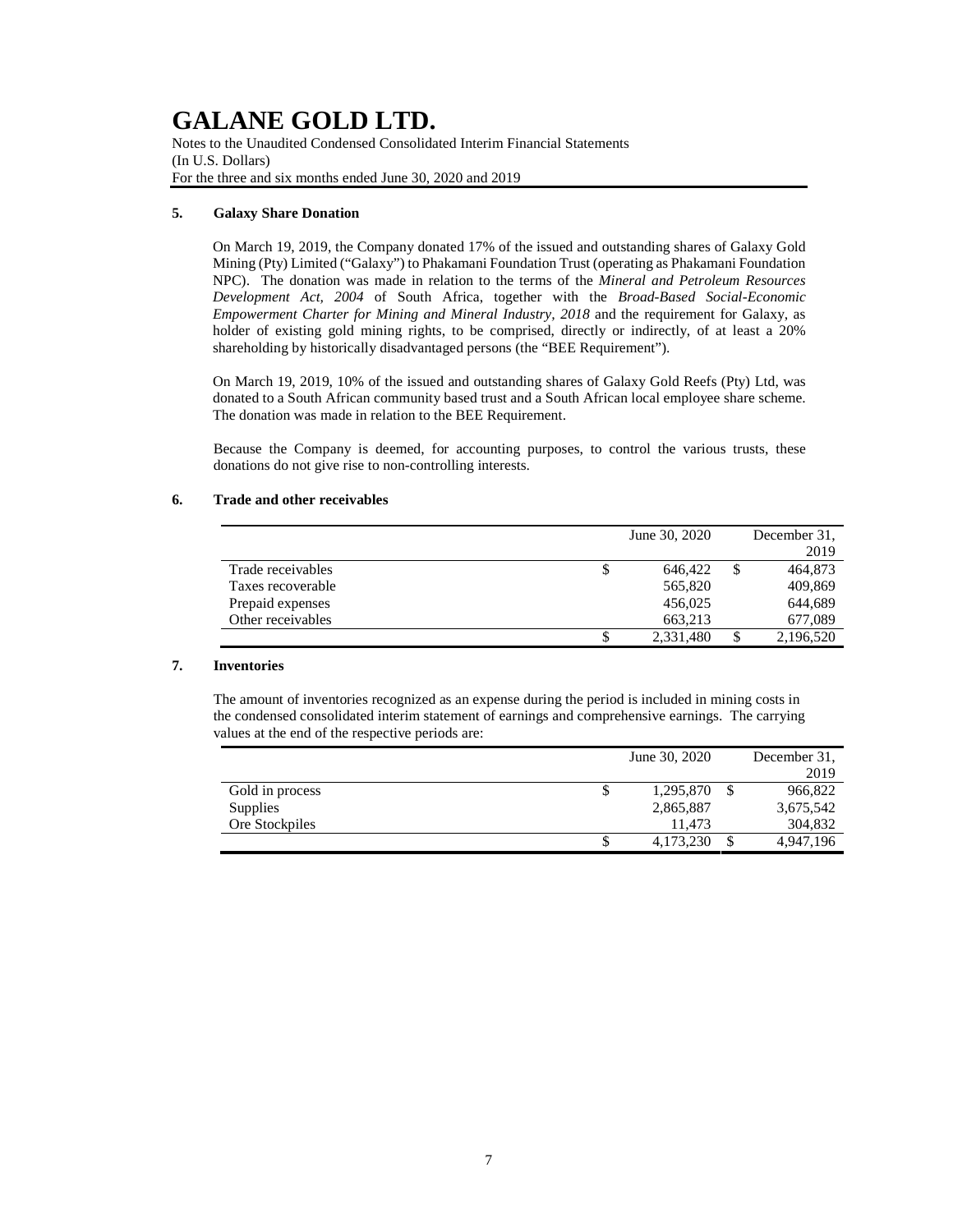Notes to the Unaudited Condensed Consolidated Interim Financial Statements (In U.S. Dollars) For the three and six months ended June 30, 2020 and 2019

### **8. Mining assets**

The continuity of mining assets for the six months ended June 30, 2020 is as follows:

|                                                                                                          | Construction<br>in Progress |           | Mining and<br>Exploration |                               | Plant and<br>Equipment |                             | Total                         |
|----------------------------------------------------------------------------------------------------------|-----------------------------|-----------|---------------------------|-------------------------------|------------------------|-----------------------------|-------------------------------|
|                                                                                                          | \$                          |           | \$                        | Properties                    | \$                     |                             |                               |
| Cost at December 31, 2019<br>Additions:                                                                  |                             | 7,986,281 |                           | 89,508,971                    |                        | 7,746,270                   | \$105,241,522                 |
| Additions <sup><math>(1)</math></sup>                                                                    |                             | 502,445   |                           | 1,786,649                     |                        | 46,235                      | 2,335,329                     |
| Cost at June 30, 2020                                                                                    | \$                          | 8,488,726 | \$                        | 91,295,620                    | \$                     | 7,792,505                   | \$107,576,851                 |
| Accumulated depreciation<br>and amortization at<br>December 31, 2019<br>Depreciation and<br>amortization | \$                          |           | \$                        | (60, 910, 713)<br>(2,358,124) |                        | \$ (5,417,985)<br>(534,962) | \$(66,328,698)<br>(2,893,086) |
| Accumulated depreciation<br>and amortization at June<br>30, 2020                                         | \$                          |           | S                         | (63, 268, 837)                |                        | \$ (5,952,947)              | \$(69,221,784)                |
| Net book value, June 30,<br>2020                                                                         | \$                          | 8,488,726 | \$                        | 28,026,783                    | \$                     | 1,839,558                   | 38, 355, 067<br>\$            |

(1) The additions for the current year include capitalised interest of \$400,039 related to the Barak facility that was utilised to fund the restart of the Galaxy mine (note 11).

### **9. Restoration and rehabilitation provision**

|                      | Restoration and rehabilitation |            |  |  |
|----------------------|--------------------------------|------------|--|--|
|                      | provision                      |            |  |  |
| At December 31, 2019 |                                | 5,625,905  |  |  |
| Revaluation          |                                | (577, 211) |  |  |
| Accretion            |                                | 140.933    |  |  |
| At June 30, 2020     |                                | 5,189,627  |  |  |

#### **10. Trade accounts payable and accrued liabilities**

|                                               | June 30, 2020 |                        |  | December 31.<br>2019   |  |  |
|-----------------------------------------------|---------------|------------------------|--|------------------------|--|--|
| Trade accounts payable<br>Accrued liabilities |               | 6,792,021<br>1,219,575 |  | 7,921,914<br>1,423,590 |  |  |
|                                               |               | 8,011,596              |  | 9,345,504              |  |  |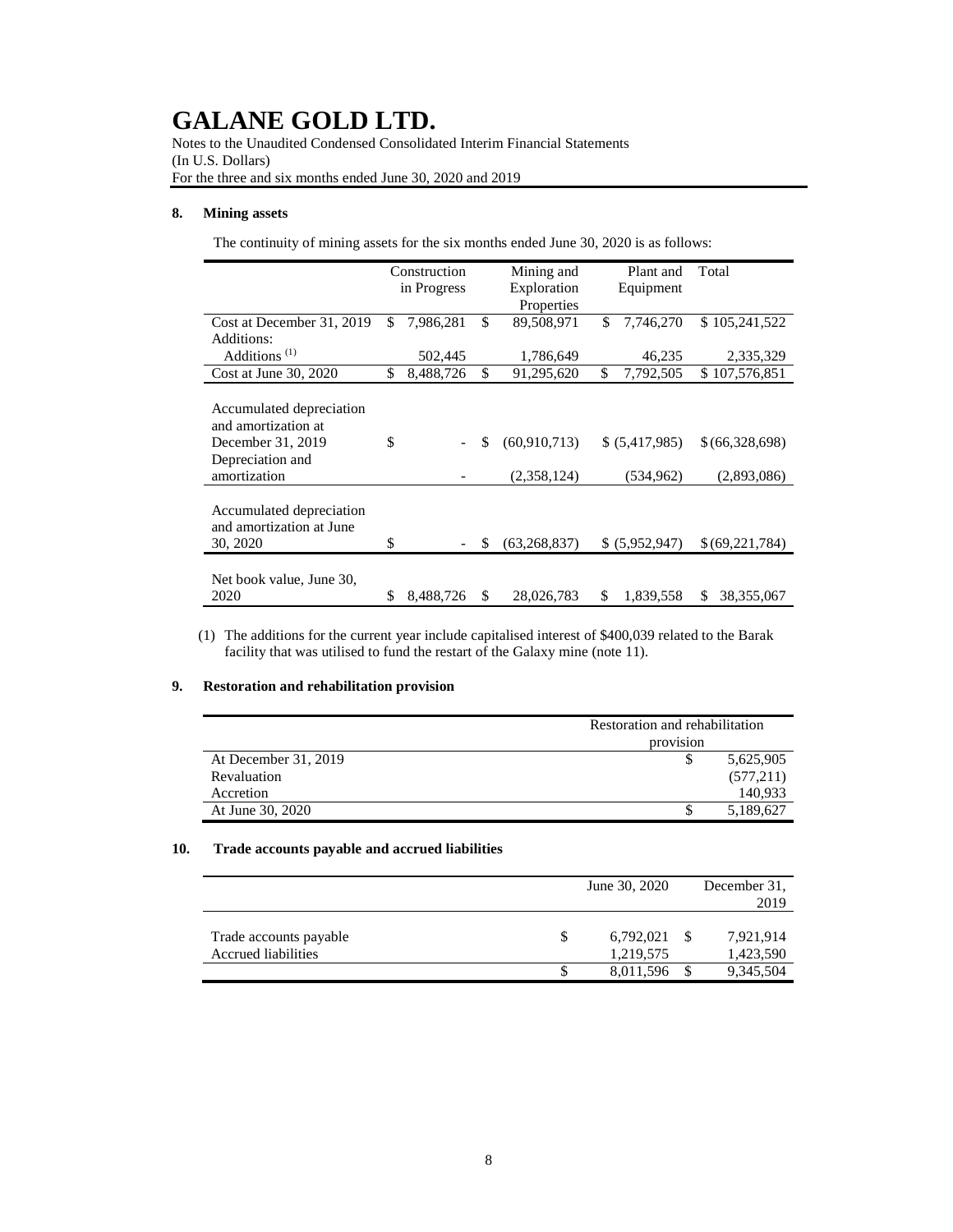Notes to the Unaudited Condensed Consolidated Interim Financial Statements (In U.S. Dollars) For the three and six months ended June 30, 2020 and 2019

#### **11. Loans and borrowings**

|                         | June 30, 2020    |     | December 31.<br>2019 |
|-------------------------|------------------|-----|----------------------|
| Current                 |                  |     |                      |
| Mining Royalties (2)    | \$<br>6,620,048  | -\$ | 6,934,825            |
| Lease liabilities (3)   | 755,977          |     | 788,289              |
| Barak loan facility (4) | 5,609,545        |     | 5,288,829            |
| Barak royalty (4)       | 77,733           |     | 77,732               |
|                         | \$<br>13,063,303 | \$  | 13,089,675           |
|                         |                  |     |                      |
| Non-Current             |                  |     |                      |
| Debentures $(1)$        | \$<br>4,564,781  | -S  | 4,475,516            |
| Lease liabilities (3)   | 948.326          |     | 1,412,879            |
| Barak royalty (4)       | 161,664          |     | 161,664              |
|                         | \$<br>5,674,771  | \$  | 6.050.059            |

(1) The Company issued unsecured debentures to certain loan holders of Galaxy and other parties as settlement of amounts previously due on the acquisition of Galaxy in 2015. The original principal amount of the debentures was \$5,650,269 and was originally due on November 20, 2019. The debentures have a fixed interest rate of 4% per annum, compounded annually. \$728,000 of such principal was repaid on September 27, 2019.

In accordance with an amended and restated debenture agreed to between the Company and a debenture holder in the second quarter of 2018: (i) \$3,249,433 of the principal amount of debentures is repayable on November 20, 2021 and is convertible into common shares at a price of C\$0.15 per common share, based on a pre-determined exchange rate; (ii) interest is convertible into common shares, based on a pre-determined exchange rate, at a price equivalent to the greater of C\$0.15 and the Discounted Market Price (as defined by the TSX Venture Exchange) at the time of conversion; (iii) the Company has a right of forced conversion for the principal where the trading price of the common shares exceeds C\$0.15 for 10 consecutive trading days; and (iv) commencing January 1, 2018, interest for a calendar year is due and payable on March 31 of the subsequent year, with the first such payment being due on March 31, 2019. The first payment of interest under the rescheduled agreement was made in April 2019.

Pursuant to an amending instrument dated September 30, 2019: (i) \$1,672,836 of the principal amount of the debentures is now repayable on November 20, 2021, (ii) such amount of principal is convertible into common shares at a price of C\$0.20 per common share, based on a predetermined exchange rate, with interest on such principal convertible into common shares, based on a pre-determined exchange rate, at a price equivalent to the greater of C\$0.20 and the Discounted Market Price at the time of conversion, subject to acceptance of the TSX Venture Exchange, and (iii) the Company has a right of forced conversion for such principal where the trading price of the common shares exceeds C\$0.20 for 10 consecutive trading days. On December 15, 2019 the Company prepaid an additional \$838,486 of the principal and \$12,517 of interest on the debentures subject to this amending instrument.

(2) The Government of Botswana royalties were all recorded as current liabilities at June 30, 2020. On March 19, 2018 an agreement was reached with the government regarding royalties payable on the sale of gold and subsequent repayment thereof under the following terms:

- \$8,398,709 of royalties deferred at December 2017 were to be repaid as follows:
	- o principal repayments of \$21,593 per month for ten months commencing March 2018 (all paid);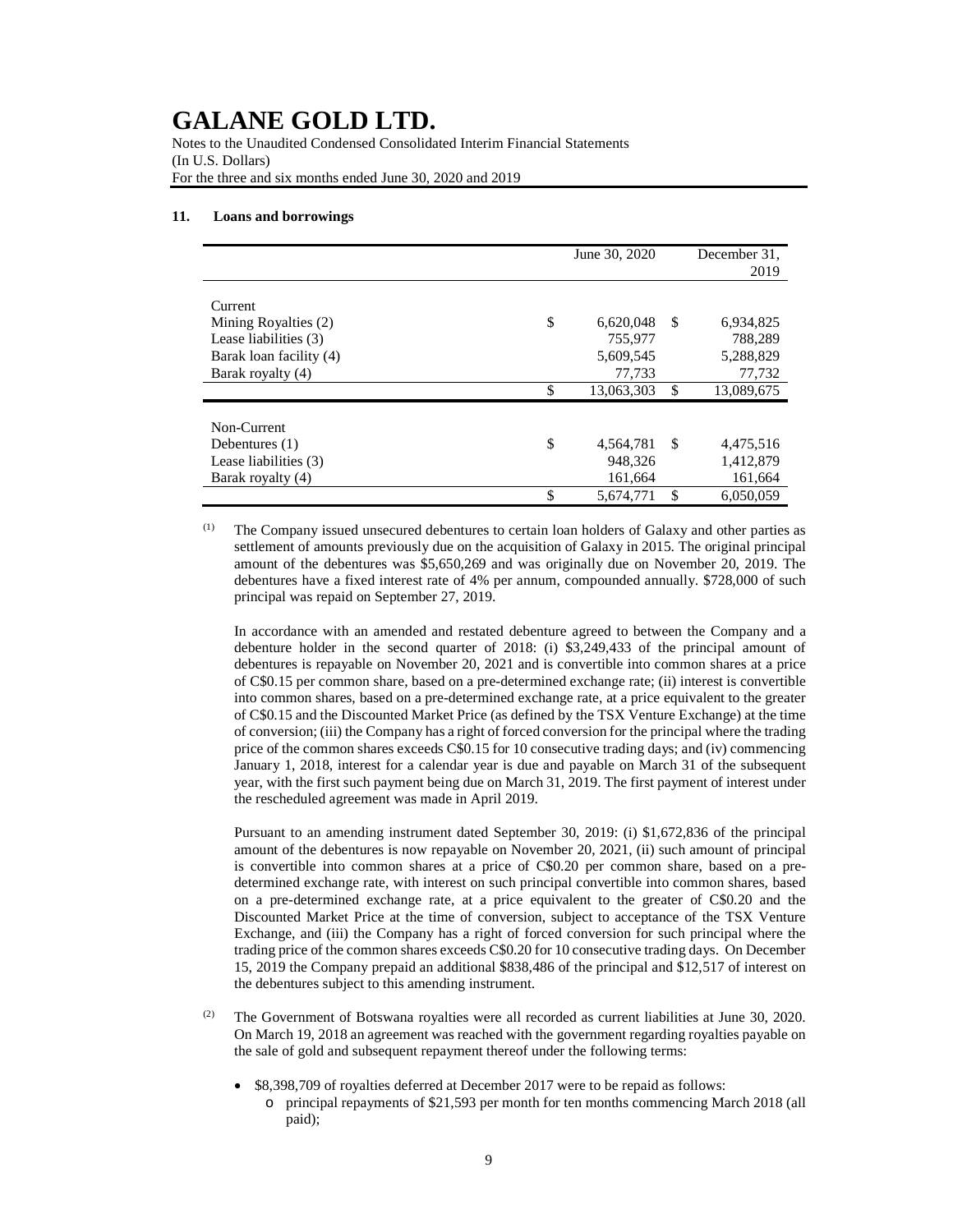Notes to the Unaudited Condensed Consolidated Interim Financial Statements (In U.S. Dollars) For the three and six months ended June 30, 2020 and 2019

- o principal repayments of \$101,593 per month for 12 months commencing January 2019 (all paid); and
- o the remaining balance to be repaid in 12 equal monthly payments commencing January 2020;
- interest to be charged at Bank of Botswana commercial bank prime lending rate plus 5%, applied on a simple interest basis, equating to \$28,407 per month over the 34 month repayment period; and
- the deferral amount is unsecured.

The Company is currently engaging with the Government of Botswana to negotiate a rescheduling of the repayments due in 2020. As yet no agreement has been reached between the parties. The Company repaid \$200,000 in each of January and February 2020.

The Company acquired a Komatsu Excavator in March 2019 and financed \$189,000 of the acquisition costs, and acquired a Remote GHH Loader in November 2019 and financed \$591,000. The term of the loans is 24 months, with payments of approximately \$8,600 and \$18,600 respectively coming due each month including payment of the principal and interest of between 8.25% and 8.5%. The loan is secured by the assets related to such loans.

On adoption of IFRS 16, the group recognized lease liabilities in relation to leases which had previously been classified as 'operating leases' under the principles of IAS 17 *Leases*. These liabilities were measured at the present value of the remaining lease payments, discounted using the lessee's incremental borrowing rate as at January 2019. The weighted average lessee's incremental borrowing rate applied to the lease liabilities on January 1, 2019, was 8.5%. A Right of use liability of \$1,896,294 was recognized on the initial application at January 1, 2019

 $(4)$  On October 2, 2018, the Company entered into a loan agreement with Barak Fund SPC Limited ("Barak") with respect to a \$5,000,000 secured loan facility (the "Barak Facility"), for a term ending three years from the date of the first drawdown and bearing interest at a rate of 14% per annum. The funds have been used towards the refurbishment and expansion of the processing facilities and restarting underground mining operations at the Galaxy gold mine in Barberton, South Africa. The Company has agreed to pay to Barak, or its nominee, 0.75% of the net proceeds accruing to Galaxy under an off-take agreement covering the annual gold concentrate production of the Agnes gold mine in Barberton owned and operated by Galaxy, after taking into account all attributable logistics and freight costs, State Royalties (as defined in the Barak Facility) and valueadded tax (if applicable). The Company received the funds from drawdown requests totalling \$5,000,000 under the Barak Facility up to December 31, 2019, with the first repayment of \$66,218 remitted during the three months ended March 31, 2020. As the Company was in breach of the current ratio covenant at reporting date, the entire outstanding balance of the loan facility has been classified as a current liability in accordance with IFRS 7.

### **Contractual Repayment Schedule**

|                     | 2020       | 2021      | 2022            | <b>Total</b> |
|---------------------|------------|-----------|-----------------|--------------|
|                     |            |           | onwards         |              |
|                     | \$         | S         | \$              | \$           |
| Debentures          |            | 4.564.781 | $\qquad \qquad$ | 4.564.781    |
| Mining royalties    | 6,620,048  |           | -               | 6,620,048    |
| Lease liabilities   | 549,848    | 768.936   | 645.543         | 1,964,327    |
| Barak loan facility | 6,295,350  |           | ۰               | 6,295,350    |
| Barak royalty       | 77.733     | 149.229   | 12.435          | 239.397      |
| Total               | 13.542.979 | 5.482.946 | 657.978         | 19,683,903   |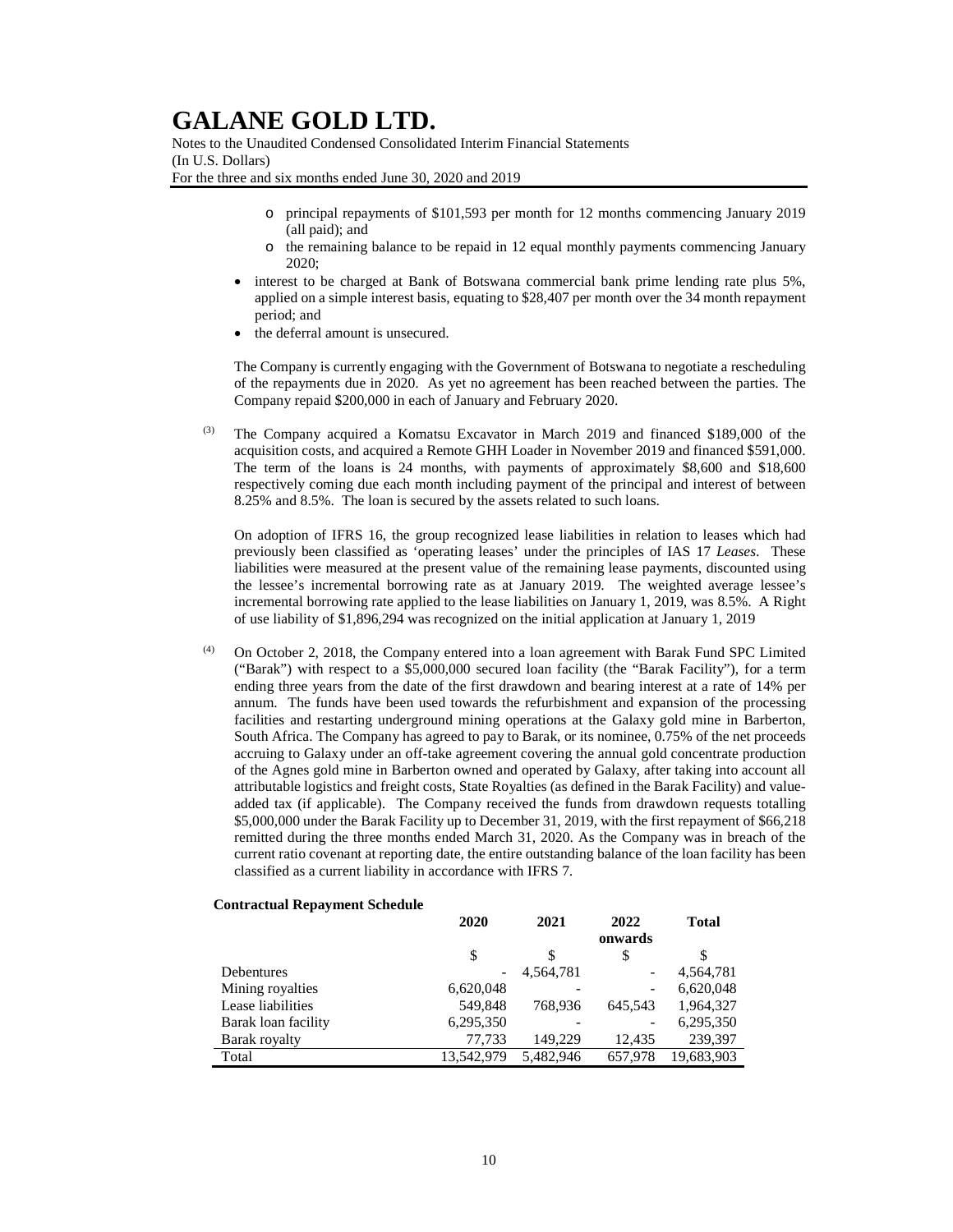Notes to the Unaudited Condensed Consolidated Interim Financial Statements (In U.S. Dollars) For the three and six months ended June 30, 2020 and 2019

### **12. Income and Mining Taxes**

The Company estimates the effective tax rate expected to be applicable for the full fiscal year and uses that rate to provide for income taxes in interim reporting periods. The Company also recognizes the tax impact on certain discrete (unusual or infrequently occurring) items, including changes in judgment concerning the probable realization of losses and effects of changes in tax laws or rates, in the interim period in which they occur.

As a result of the effect of utilization of loss carry forwards available to the Company, the Company reported no income tax expense for the three and six months ended June 30, 2020 (three and six months ended June 30, 2019 - \$nil). The effective income tax rates vary from the combined Canadian federal and provincial statutory income tax rate of 26.50% for the three and six months ended June 30, 2020 (three and six months ended June 30,  $2019 - 26.50\%$ ) due to the geographical distribution of earnings, which are subject to different tax rates, fluctuations in exchange rates and other non-deductible expenses.

### **13. Share Capital**

### **(a) Authorized share capital:**

As at June 30, 2020, the authorized share capital of the Company consisted of an unlimited number of common shares. All issued shares are fully paid.

### **(b) Issued share capital:**

As at June 30, 2020, 223,400,910 common shares are issued and outstanding.

The Company did not issue any common shares during the six month period ended June 30, 2020, or the six month period ended June 30, 2019.

### **(c) Stock Options:**

The Company has a stock option plan whereby options may be granted to directors, officers, employees and consultants. As at June 30, 2020, a maximum of 22,340,091 options to purchase common shares were issuable under the Company's stock option plan, of which 9,640,091 remained available for issuance.

The following is a summary of stock options outstanding as at June 30, 2020 and December 31, 2019 along with changes during the periods then ended:

|                                         |             |    | Weighted<br>Average   |
|-----------------------------------------|-------------|----|-----------------------|
|                                         | Number of   |    | <b>Exercise Price</b> |
|                                         | Options     |    | (CDN\$)               |
| Balance December 31, 2018               | 9,700,000   | S  | 0.11                  |
| Options expired                         | (1,000,000) |    | 0.12                  |
| Balance June 30, 2019 (1)(2)            | 8,700,000   | \$ | 0.11                  |
| Balance December 31, 2019               | 12,700,000  | S  | 0.10                  |
| Options granted                         | 1,000,000   |    | 0.10                  |
| Options forfeited                       | (1,000,000) |    | 0.10                  |
| Balance June 30, 2020 <sup>(1)(2)</sup> | 12,700,000  |    | 0.10                  |

(1) The weighted average time to expiration for outstanding options is 2.2 years.

a. The range of exercise price are Cdn.\$0.085 to Cdn.\$0.125.

<sup>(2)</sup> As at June 30, 2020, 5,697,500 options were exercisable (December 31, 2019 – 5,535,000).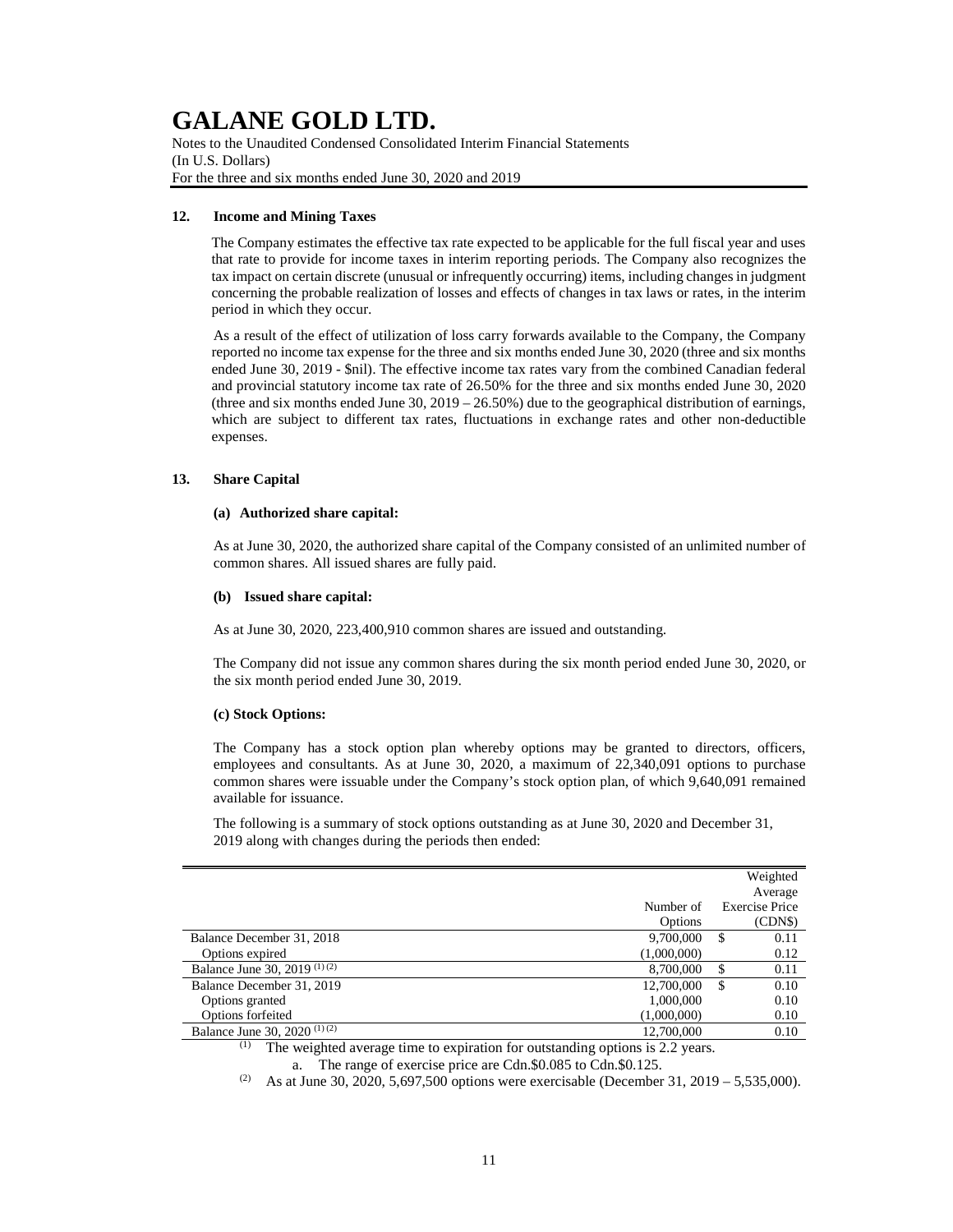Notes to the Unaudited Condensed Consolidated Interim Financial Statements (In U.S. Dollars) For the three and six months ended June 30, 2020 and 2019

#### **(d) Earnings (loss) per share:**

| The calculation of earnings (loss) per share is based on the following data:                                         |                                        |             |    |                                      |    |                                        |               |                                      |  |
|----------------------------------------------------------------------------------------------------------------------|----------------------------------------|-------------|----|--------------------------------------|----|----------------------------------------|---------------|--------------------------------------|--|
|                                                                                                                      | Three months<br>ended June 30,<br>2020 |             |    | Six months<br>ended June 30,<br>2020 |    | Three months<br>ended June 30,<br>2019 |               | Six months<br>ended June 30,<br>2019 |  |
| Earnings (loss) attributable to                                                                                      |                                        |             |    |                                      |    |                                        |               |                                      |  |
| Galane shareholders                                                                                                  | \$                                     | (390, 754)  | \$ | 1,268,822                            | \$ | 331,471                                | <sup>\$</sup> | (1,888,037)                          |  |
| Weighted average number of<br>common shares outstanding for<br>purposes of basic earnings per<br>share               |                                        | 223,400,910 |    | 223,400,910                          |    | 200,804,760                            |               | 200,804,760                          |  |
| Dilutive options, warrants and                                                                                       |                                        |             |    |                                      |    |                                        |               |                                      |  |
| <b>DSUs</b>                                                                                                          |                                        |             |    | 23,693,006                           |    |                                        |               |                                      |  |
| Weighted<br>number<br>of<br>average<br>common shares outstanding for the<br>purpose of diluted earnings per<br>share |                                        | 223,400,910 |    | 247,093,916                          |    | 200,804,760                            |               | 200,804,760                          |  |
| Earnings (loss) per share                                                                                            |                                        |             |    |                                      |    |                                        |               |                                      |  |
| <b>Basic</b>                                                                                                         | \$                                     | (0.00)      | \$ | 0.01                                 | \$ | 0.00                                   | \$            | (0.01)                               |  |
| Diluted                                                                                                              | \$                                     | (0.00)      | S  | 0.01                                 | \$ | 0.00                                   | \$            | (0.01)                               |  |
|                                                                                                                      |                                        |             |    |                                      |    |                                        |               |                                      |  |

Basic earnings (loss) per share is computed by dividing the earnings (loss) by the weighted average number of common shares outstanding during the period. Diluted earnings per share reflects the potential dilution of outstanding warrants, stock options, deferred share units or convertible debentures in the weighted average number of common shares outstanding during the period, if dilutive. For the three and six months ended June 30, 2020, the dilutive impact of these instruments has been recognised, while for the three and six months ended June 30, 2019, all instruments were anti-dilutive.

### **(e) Deferred Share Units**

The Company has established a deferred share unit plan whereby deferred share units ("DSUs") may be granted to directors, officers, employees and consultants. As at June 30, 2020, a maximum of 13,262,888 DSUs were issuable under the Company's deferred share unit plan, of which 4,967,060 remained available for issuance.

During the three and six month periods ended June 30, 2020 the Company did not issue any shares under the Company's deferred share unit plan.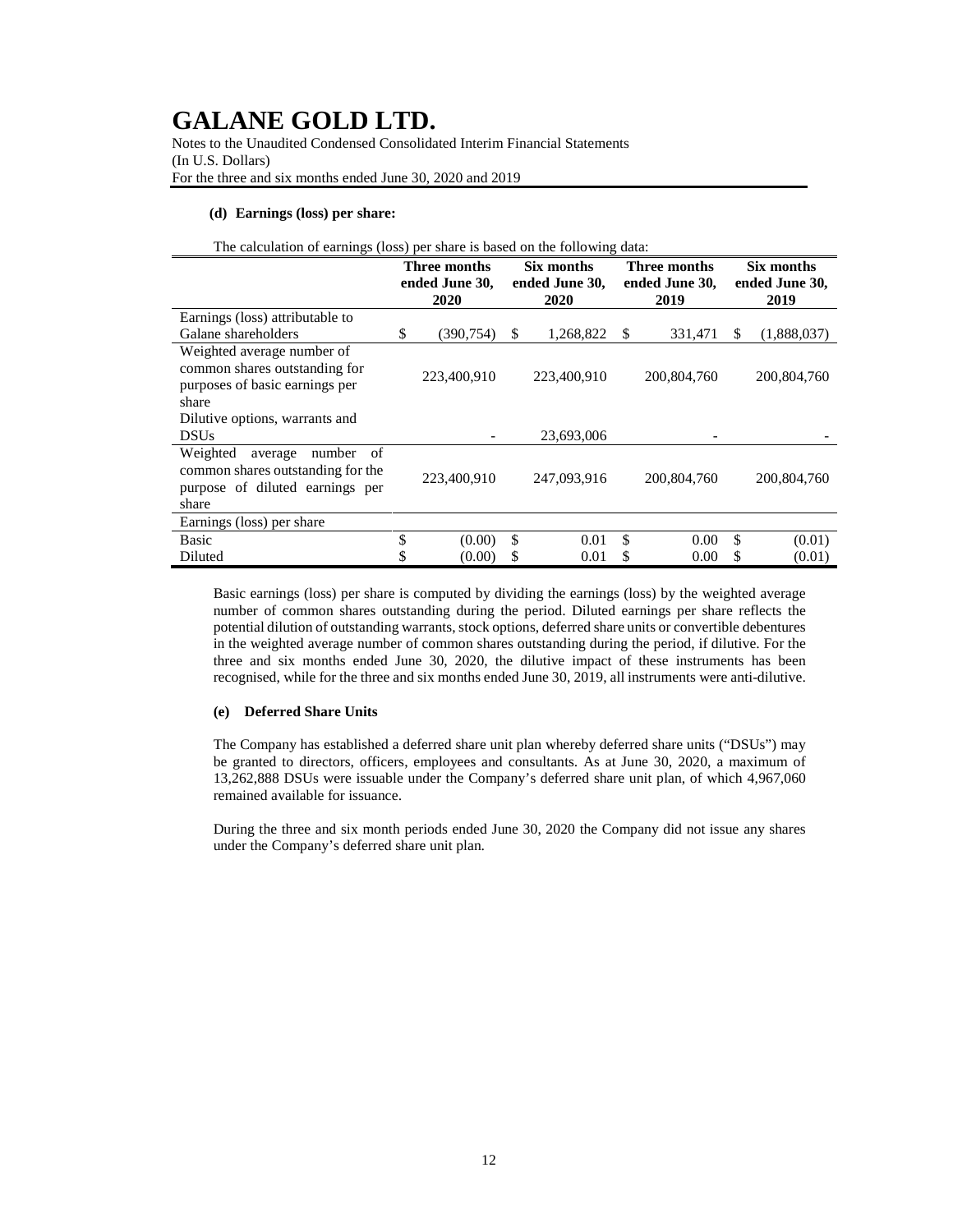Notes to the Unaudited Condensed Consolidated Interim Financial Statements (In U.S. Dollars) For the three and six months ended June 30, 2020 and 2019

### **(f) Warrants:**

The following is a summary of warrants outstanding as at June 30, 2020 and changes during the periods then ended:

|                                                            | Number of<br><b>Warrants</b> | Weighted<br>Average<br><b>Exercise Price</b> |
|------------------------------------------------------------|------------------------------|----------------------------------------------|
|                                                            |                              | (CDNS)                                       |
| Balance, December 31, 2018                                 | 54,000,000                   | 0.05                                         |
| Exercised December 15, 2019                                | (22, 436, 150)               | 0.05                                         |
| Balance, December 31, 2019and June 30, 2020 <sup>(1)</sup> | 31,563,850                   | 0.05                                         |

(1) The outstanding warrants have an expiry date of October 1, 2020.

The following is a summary of the value of the warrants outstanding as at June 30, 2020 and changes during the periods then ended:

|                             | Warrants<br>denominated in a<br>foreign currency |
|-----------------------------|--------------------------------------------------|
|                             | (\$)                                             |
| Balance, December 31, 2018  | 1,109,662                                        |
| Exercised December 15, 2019 | (873, 165)                                       |
| Revaluation at balance date | 992,129                                          |
| Balance, December 31, 2019  | 1,228,626                                        |
| Revaluation at balance date | 970,618                                          |
| Balance, June 30, 2020      | 2,199,244                                        |

### **14. Breakdown of costs**

#### **(a) Mining costs**

|                               |   | Three months<br>ended June |     | Six months<br>ended June |  | Three months<br>ended June |  | Six months<br>ended June 30, |  |
|-------------------------------|---|----------------------------|-----|--------------------------|--|----------------------------|--|------------------------------|--|
|                               |   | 30, 2020                   |     | 30, 2020                 |  | 30, 2019                   |  | 2019                         |  |
| Mining and production         | S | 6,166,316                  | S   | 12,511,416               |  | 8,093,247                  |  | 15,321,199                   |  |
| Administrative                |   | 723,050                    |     | 1,593,583                |  | 840,826                    |  | 1,643,208                    |  |
| Total                         | S | 6,889,366                  | \$. | 14, 104, 999             |  | 8,934,073                  |  | 16,964,407                   |  |
| Depreciation and amortization |   | 1,505,854                  |     | 2,893,086                |  | 1,669,368                  |  | 2,938,678                    |  |
|                               |   | 8.395.220                  | S   | 16,998,085               |  | 10,603,441                 |  | 19,903,085                   |  |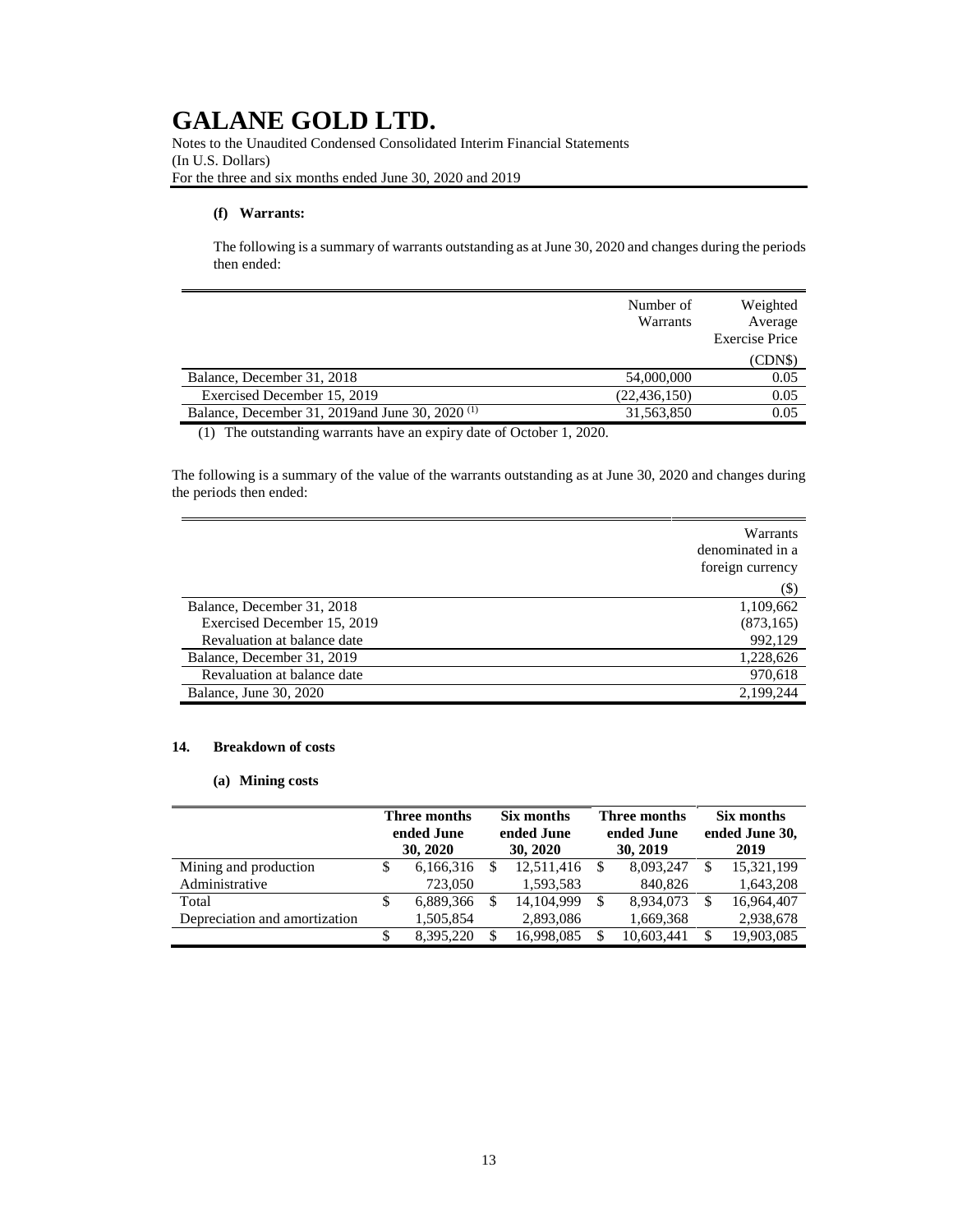Notes to the Unaudited Condensed Consolidated Interim Financial Statements (In U.S. Dollars) For the three and six months ended June 30, 2020 and 2019

### **(b) Corporate and General Administration**

|                                 | Three months<br>ended June<br>30, 2020 |  | Six months<br>ended June<br>30, 2020 |  | Three months<br>ended June<br>30, 2019 |  | Six months<br>ended June 30,<br>2019 |  |
|---------------------------------|----------------------------------------|--|--------------------------------------|--|----------------------------------------|--|--------------------------------------|--|
| <b>Professional Fees</b>        | 236,578                                |  | 346,858                              |  | 134.723                                |  | 298,483                              |  |
| <b>Share Based Compensation</b> | 78,051                                 |  | 136,938                              |  | 36,081                                 |  | 72,282                               |  |
| Corporate Administration        | 195.629                                |  | 581,852                              |  | 52.196                                 |  | 528,623                              |  |
|                                 | 510.258                                |  | 1,065,648                            |  | 223,000                                |  | 899,388                              |  |

### **(c) Financing costs**

|                               | Three months<br>ended June<br>30, 2020 |           | Six months<br>ended June<br>30, 2020 |           | <b>Three months</b><br>ended June<br>30, 2019 |           | Six months<br>ended June 30,<br>2019 |            |
|-------------------------------|----------------------------------------|-----------|--------------------------------------|-----------|-----------------------------------------------|-----------|--------------------------------------|------------|
| Interest on long term debt    | \$                                     | 70,440    | <sup>\$</sup>                        | 230,444   | S                                             | 137.384   | S                                    | 478,334    |
| (Decrease)/increase in fair   |                                        |           |                                      |           |                                               |           |                                      |            |
| value of warrants denominated |                                        |           |                                      |           |                                               |           |                                      |            |
| in foreign currency           |                                        | 1,651,333 |                                      | 970,618   |                                               | (103,797) |                                      | (134, 973) |
| Accretion                     |                                        | 66,537    |                                      | 140,933   |                                               | 70,195    |                                      | 145,148    |
|                               | \$                                     | 1,788,310 | <sup>\$</sup>                        | 1,341,995 | \$.                                           | 103.782   |                                      | 488,509    |

### **(d) Other expenses**

|                         | Three months<br>ended June<br>30, 2020 |  | Six months<br>ended June<br>30, 2020 |  | Three months<br>ended June<br>30, 2019 |  | Six months<br>ended June 30,<br>2019 |  |
|-------------------------|----------------------------------------|--|--------------------------------------|--|----------------------------------------|--|--------------------------------------|--|
| Other expenses (income) | 32,007                                 |  | 67.786                               |  | 5.338                                  |  | 31.641                               |  |
| Galaxy on-going costs   | 149.632                                |  | 443.243                              |  | 402.934                                |  | 622,548                              |  |
|                         | 181.639                                |  | 511.029                              |  | 408.272                                |  | 654,189                              |  |

### **15. Commitments and Contingencies**

### **(a) Claims**

The Company is subject to the possibility of revised tax assessments for some years. The Company does not believe that, should unfavourable decisions arise from any review of its tax filings, that any amount it might be required to pay will be material. No amounts have been provided for in the Financial Statements.